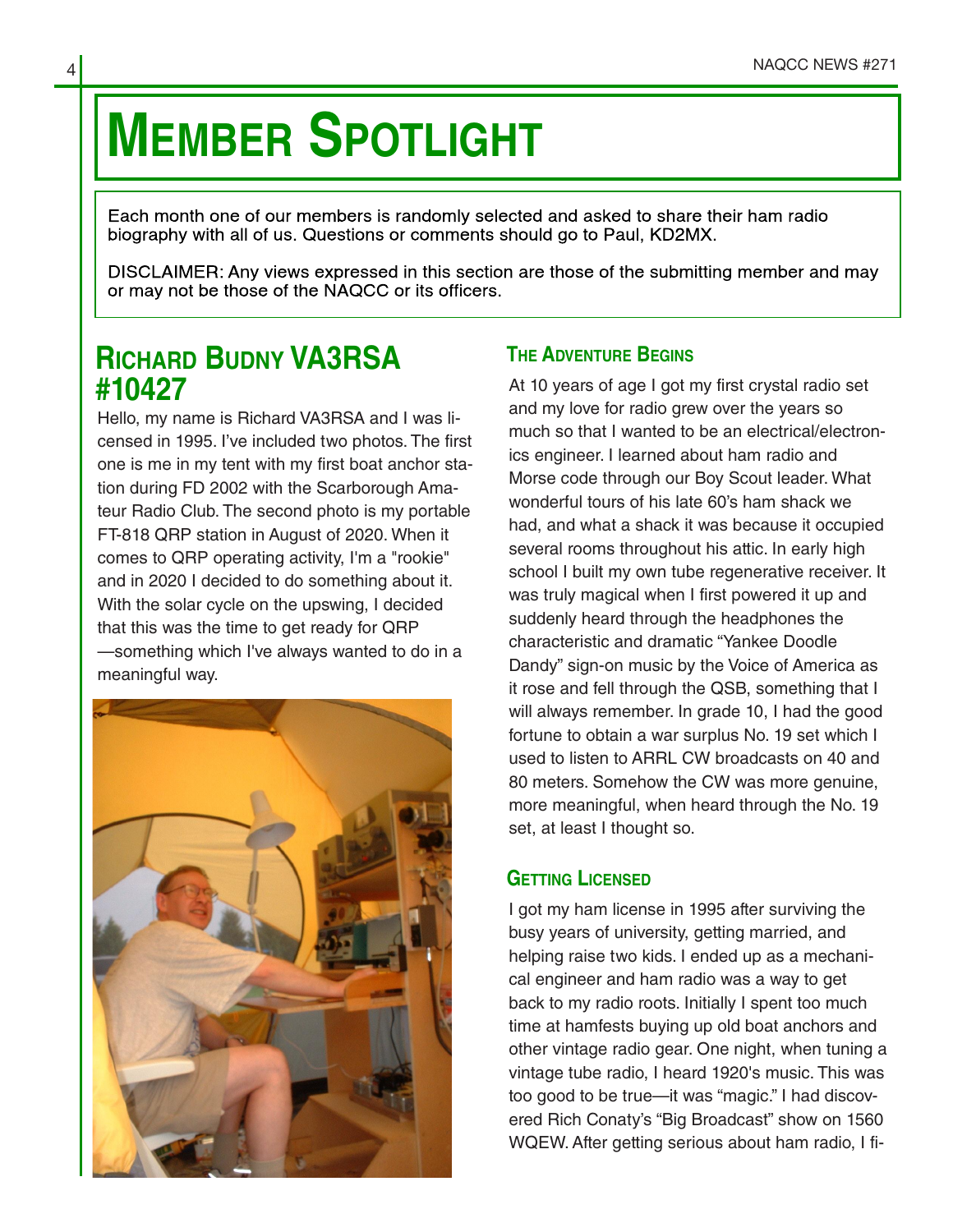#### JANUARY 2021

nally got on the air in Feb. 2001 with my CW station —a Heathkit DX-40 transmitter and HR-1680 re‐ ceiver (see tent photo). And yes I raised an an‐ tenna during a raging snow storm just to get on the air—I had to fix RFI issues. Around 2003 I passed my 10 wpm "Advanced" CW test before CW testing was completely eliminated.

#### **EARLY QRP DAYS**

My first QRP rig, circa 2002, was a homebrew one-tube 1929 style Hartley transmitter built for the Antique Wireless Association's Bruce Kelly

contest. Input power was about 5W DC at 500 V plate voltage and I made QSOs with it on 80 meters. But I was interested in QRP ear‐ lier than that. I started col‐ lecting QRP internet articles in the late '90s and one of the posters at that time was Peter Parker VK3YE who still runs a QRP YouTube chan‐ nel. A big influence on me was the release of Yaesu's FT-817 in 2001 and all the articles related to it. I always wanted to get an FT-817 but instead got the FT-897 in 2003. I met the Rev. George Dobbs G3RJV (SK), founder of GQRP Club, for an eye‐ ball QSO at Dayton Hamvention about 2003. Over time I collected numer‐ ous QRP publications by the GQRP, by Doug DeMaw W1FB (SK), Wes Hayward W7ZOI, and Dave Ingram K4TWJ (SK)—I really en‐ joyed his CQ magazine arti‐ cles about vintage QRP tube gear.

#### **RETIREMENT AND CW RADIO SPARKS REIGNITED**

I retired at the end of Summer 2018 and at first was too busy having fun with my other hobbies like R/C airplanes. Then in late December, I watched some YouTube videos on FT8 and the Icom IC-7300. I was curious about FT8 and wanted to give it a try. I was running FT8 by Feb. of 2019 and I worked DX in spite of my modest antennas. My main antenna is an inverted vee fan dipole up 25 feet—a homebrew clone of the Alpha Delta DX-CC antenna. And then I happened upon a YouTube video called "Why You Should Join the